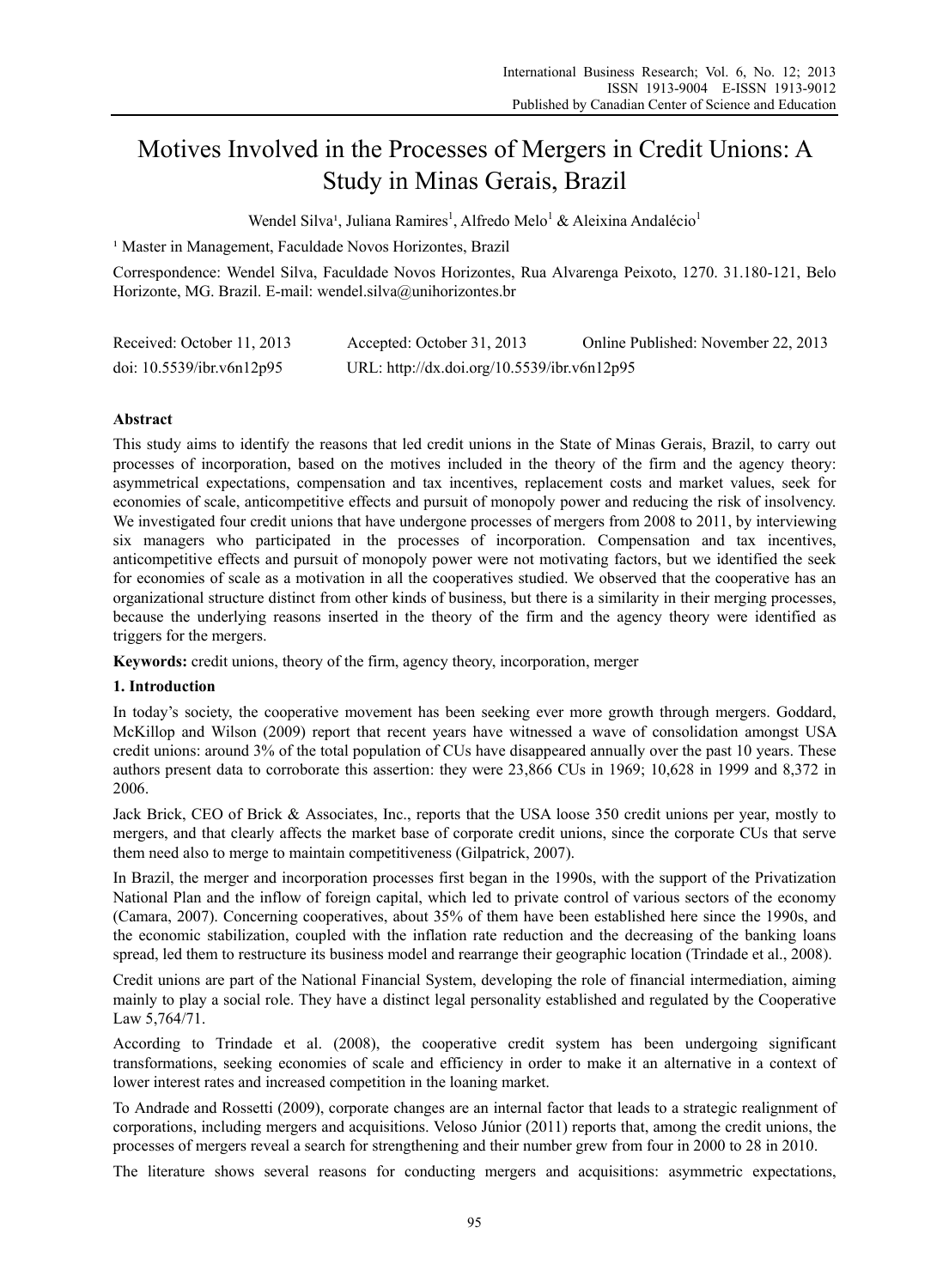compensation and tax incentives; costs replacement and market values; pursuit of economies of scale (operational and managerial synergies); anticompetitive effects and pursuit of monopoly power, and reducing the risk of insolvency.

Credit unions seek strengthening processes that could promote their corporate and administrative equity restructuring. But there is no consensus in the literature regarding factors that influence the choice of such processes. In addition, the credit union in Brazil is a recent phenomenon that grows since 2000 (Veloso Júnior, 2011). Thus, it is necessary to research and think over the reasons for credit unions mergers.

We aimed to identify and analyze the reasons why four credit unions affiliated to the Central of Cooperatives of the State of Minas Gerais (Sicoob Cecremge) conducted processes of mergers, by: 1) characterizing the credit cooperatives in Brazil, emphasizing its trend toward merging; 2) describing the incorporation processes; 3) identifying the reasons for incorporation, and 4) relating the reasons identified to the theoretical framework of the theory of firm and the agency theory.

This work may contribute to the further development of the theme and increase the academic knowledge about the Brazilian cooperative credit system, as well as about the processes of mergers in these organizations and the development of future research related to the area of finance.

# **2. Brazil's Cooperatives Consolidation and Merging**

Braga (2000) explains that the cooperative thought arose in Western Europe in the early nineteenth century, where many thinkers formed the cooperative doctrine, under the aegis of the ideals of justice and fraternity. Pinheiro (2010) points out that, in Brazil, the Banking Reform Law (Law 4.595/64) created the Central Bank of Brazil, which regulates and monitors the institutions of the financial system, including credit unions.

The Central Bank of Brazil has enacted regulatory provisions applicable to credit unions, and has sought their consolidation and growth within the financial system, so they could offer several services, such as catching and managing funds, provisioning of credit, and other financial services to their members. To consolidate the cooperatives' role in the business of credit, it was enacted the Law 130 of April 17, 2009, which brought to credit unions relevant changes on their operational management structure.

Camargos and Camargos (2010) report that mergers and acquisitions allow increasing size and market share, and create and consolidate corporate groups, changing the competition and the reality of companies in the market. From the perspective of Oliveira (1987), the merger of cooperatives is a current strong tendency. Then, it is necessary to adopt a series of preliminary measures of legal nature. Although the legal support for mergers and acquisitions is still Law 5.764/71, one must also pay attention to the Law of Corporations n. 6.404/76, which is closely linked to the targeting inherent to such proceedings.

# **3. Previous Studies on Credit Unions Mergers and Acquisitions and Its Legal Implications**

We attempted to search studies that focused the process of mergers and acquisitions in credit unions. Among these, Lima (2008) aimed at examining the change of the performance indices after the transformation of the cooperatives into a free admission institution. As he reported, from the moment the cooperative becomes free admitting, a change in its performance occurs, depending on the possibilities of growth. He suggests applying other models of performance measurement to the cooperatives studied.

Borges (2009) sought to determine whether agglutination (incorporation) of credit unions has led to changes in the perception of value by its members. He found out that there was no change in the value perceived by its members, for the reasons that led to the process of 'assemblage' were related to the opening of new markets and to attracting new members, which were considered reasons of strategic nature, demonstrating that there was a distancing in perception from the cooperative members to the cooperative management. He points out that the agglutination process has brought significant changes to the cooperative incorporated. Veloso Júnior (2011) sought to identify the main impacts of mergers and incorporation on the financial performance of credit unions in Brazil, using a group of cooperatives that have undergone mergers or incorporation since 2000 and a group with no history of merger or incorporation processes, to assess whether there were statistically significant differences between the behaviors of the two groups.

On the legal aspect, Camargos (2008) states that in a merger a new firm may be created (consolidation), while in an acquisition one of the companies involved generally keeps its legal identity. In fact, to confer legitimacy to the process there is a set of explanations, derived mainly from the theory of the firm and the agency theory. According to this author, "the statement of reasons for mergers and acquisitions flows naturally from the origin, growth and evolution of the firm and the business activity" (Camargos, 2008). Hence arises the 'modern corporation' concept, known today as 'corporation' (or joint-stock company), which considers mergers and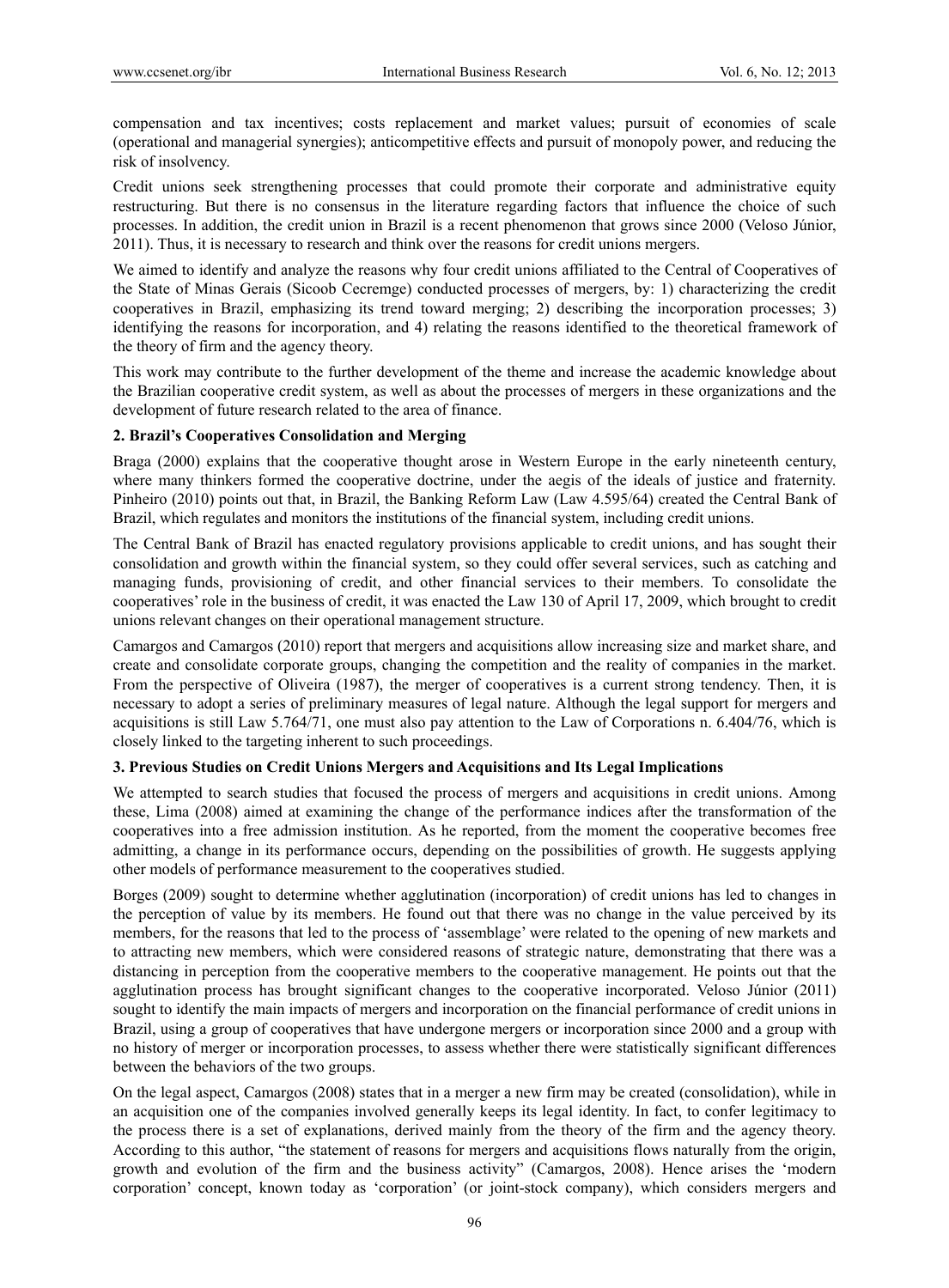acquisitions as opportunities for growth and to achieve the goal of maximizing the shareholders' wealth and the utility management, two streams of the theoretical framework of the theory of the firm.

According to Cano (2002), mergers and acquisitions growth is related to the economic growth and the development of the Brazilian capital market. Mergers and acquisitions and their socioeconomic consequences are currently increasing, and finance literature points out the existence of waves of mergers and acquisitions, which played an important role in the process of concentration of capital, asset restructuring and consolidation of some sectors of the economy.

# **4. Motivations Underlying the Realization of Mergers and Acquisitions**

According to Coase (1937), there are specialized trades in an economy, so that the distribution of resources becomes organized by the price mechanism. He points out the emergence of the firm, which allocates production resources under the auspices of a businessman, in a less onerous way than the market, at the expense of existing transaction costs and having the division of labor as the reason of its existence (because that is a result of the increased complexity of work specialization). The firm's production and size would expand to the point where the marginal cost of performing an extra activity within the firm would be equal to its market price, which explains the occurrence of market transactions.

Alchian and Demsetz (1972) complement the theory of Coase (1937) by asserting that the transaction costs in the market are determined by the organization of the resources in a firm. These authors developed the theory of the firm, which is based on administration costs, in the sense that the lower the cost of administration, the greater the comparative advantage of organizing resources within a firm.

Coase (1937) lists factors that led to the growth of the size of the firm: "lower organizational costs and low growth, with an increase in the organized transactions; less likelihood of entrepreneurs make mistakes and the small increase in errors, with an increase of organized transactions; reduction in the price of production factors supplied to firms of larger sizes".

The standpoint of Jensen and Meckling (1976) is that the basic assumption underlying the agency theory is that large firms (corporations) are a set of contracts that aim to maximize the shareholders' wealth.

Nakamura (2005) argues, from the analysis of the reasons for merger and acquisition, that ultimately a profit-condition is the key for the decision-making process. Penrose (1959), when discussing the motivations underlying the actions of the firm, points out the existence of difficulties to determine the "immediate reason" behind the decisions made by the firms.

Andrade and Rossetti (2009) report that since the time when dispersion of the corporations' capital occurred, and, consequently, there was a separation between ownership and management, the agency theory arose as a development of the theory of the firm.

According to Camargos and Barbosa (2003), it is almost impossible to ensure that the agent makes the optimal decision. And the agency costs are the sum of the following costs: cost of monitoring the capital sum, cost of demonstration of the agent and the residual cost.

For Firth (1980), most of these reasons we analyze here are based on two theories of the firm. For the neoclassical theory of firm, profit maximization and competitive market forces motivate managers to make decisions that maximize the value of firms and the shareholders' wealth. For instance, firms will engage in takeovers if they are sure that this will result in increased shareholders (acquirers)' wealth resulting from the increase in profitability, whether by creation of monopoly power, either by synergy or even by the replacement of inefficient managers in the acquired firms.

The *managerial utility maximization theory* argues that, beyond a certain satisfactory level of profit, managers try to maximize their usefulness (which reduces the risk of losing their jobs, increases the level of their salaries, their empowerment and job satisfaction) in expense of maximizing shareholder's wealth. These objectives can be achieved by increasing the size of the firm, being the takeovers, in practice, the fastest way to achieve them. Instead of increasing the size or profitability, their most pursued goal is increasing the benefits for the managers.

Goddard, McKillop and Wilson (2009) examined the determinants for USA credit unions disappearance through liquidation or acquisition, during the period 2001–2006. They estimated competing risks and hazard functions for the probabilities of liquidation and acquisition and found a variety of factors that influence the hazard of disappearance, many of them also common in other sectors. Unique to credit unions, they found factors such as charter type and common bond categorization. As unique to credit unions, they found factors such as the type of charter and the common bond categorization. They also found a link between hazard of disappearance and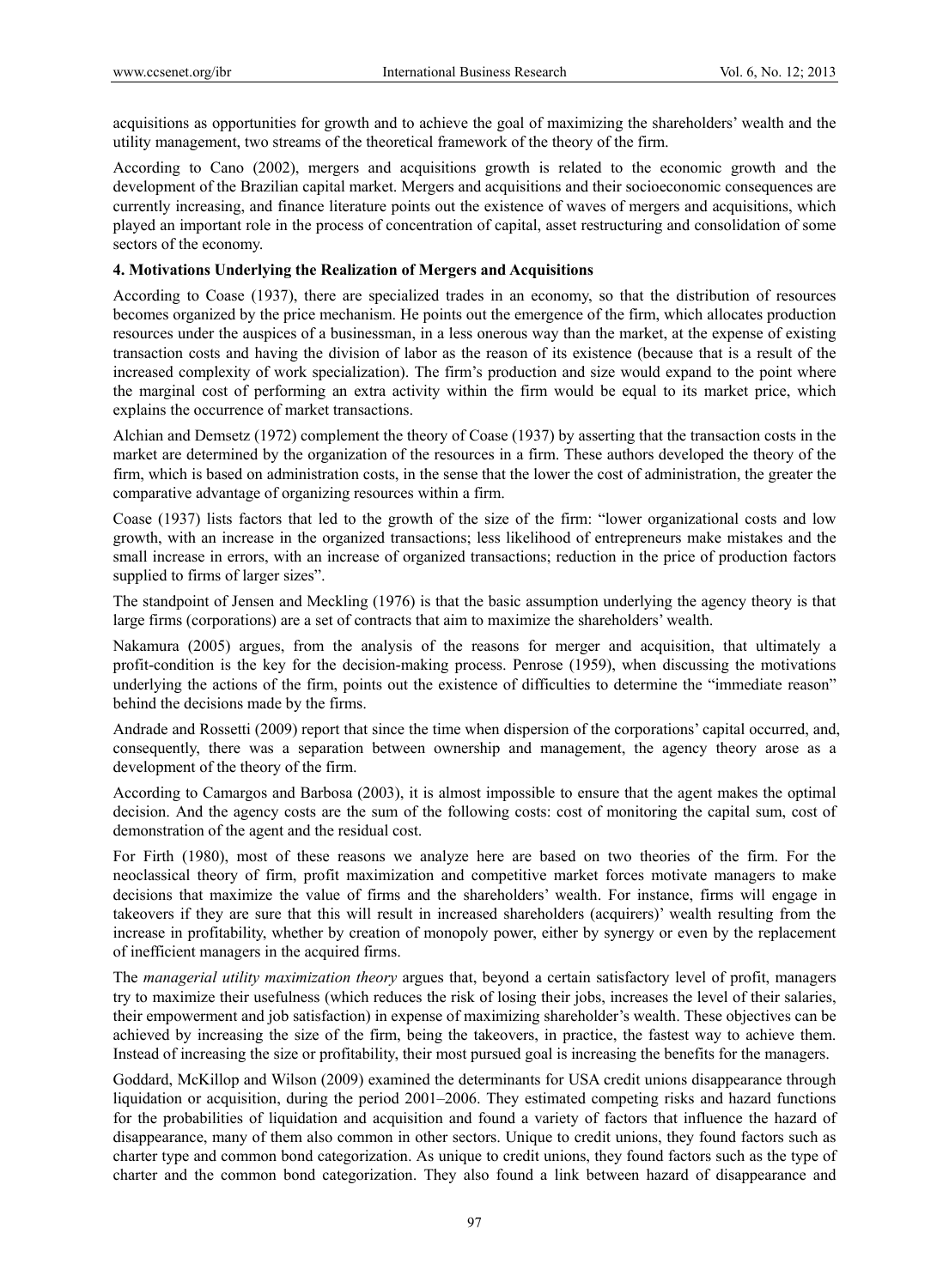technological capability: credit unions with no website were at the highest risk of acquisition. Hosono, Sakai and Tsuru (2006) investigated the motives and consequences of the consolidation of cooperative banks in Japan during the period 1984–2002. They reached three major findings: 1) less profitable and less cost-efficient banks are more likely to be an acquirer and a target, though even less profitable and less efficient banks are more likely to be a target rather than an acquirer. In addition, a larger bank is more likely to be an acquirer and a smaller one a target; 2) acquirer banks improved cost efficiency after the consolidation, but this did not contribute to sufficiently stabilize the local banking system despite the regulators' motive; 3) the consolidation tended to improve the profitability of merging banks when the difference in profitability and healthiness between acquirer and target banks was large.

Worthington (2004) used a two-stage procedure to evaluate the determinants of merger and acquisition (M&A) activity in Australian credit unions over the period 1992/1993 to 1994/1995. Their results identified several significant influences on M&A activity in Australian credit unions, like asset size and quality, management ability, earnings and liquidity, are a significant influence on the level of M&A. One primary influence on these processes would appear to be the perceived compatibility in associational bond and membership.

In conclusion, we note that there is no consistency among authors in what concerns the reasons that lead companies to consolidate through mergers and takeovers.

# **5. Reasons for Mergers**

From the perspective of the theory of the firm and the agency theory, there are six underlying reasons for mergers and acquisitions: asymmetric expectations; compensation and tax incentives; replacement costs and market values; seek for economies of scale (and operating synergies management); anticompetitive effects and pursuit of monopoly power; and reducing the risk of insolvency.

# *5.1 Asymmetric Expectations*

Myers and Majluf (1984) analyzed the role of information asymmetry in the investment decisions made by firms. The informational asymmetry arises from the fact that administrators hold internal information about the investment opportunities of their company that external investors do not have.

Oliveira (1987) also talks about the possibility of information asymmetry, which postulates that the buyer has information concerning the target company that are not accessible to other market participants and do not reflect on stock prices. Information may be that the price of corporate shares is lower than the real or there are more efficient operational strategies that could be employed by the management of the target company that would result in an increase in stock prices. Thus, it is possible to see the results of the positive abnormal returns to shareholders of the target company as a sign that if someone is interested in acquiring the company, it is because he values the attributes it possesses, but they were undervalued by the market, and prices rise (Oliveira, 1987).

In this line of reasoning, Damodaran (2004) adds that "companies generally have more information about their future prospects than the financial markets." Information asymmetry creates friction when companies try to get resources, as companies with good prospects attempt to distinguish themselves from companies without such prospects, making decisions that are expensive and difficult to imitate (Damodaran, 2004).

# *5.2 Compensation and Tax Incentives*

Among the financial motivations for mergers and acquisitions, we can find: use of tax benefits, application of idle funds or saving the bankruptcy costs (Oliveira, 1987). In the same line of reasoning, Ross, Westerfield and Jaffe (1995) add that fiscal and tax incentives make up a reason to carry out mergers and acquisitions since that companies need taxable income to take advantage of possible tax losses. Ross, Westerfield and Jaffe (1995) also elucidate that the tax gains can be a very strong incentive for acquisitions. They list the possible tax gains on a purchase: use of tax losses resulting from operating losses, use of spare capacity of indebtedness, and the use of surplus funds. Nakamura (2005) adds that "in what concerns the other justifications, it could be said that the use of tax benefits seems to be an explanation of restricted scope, both temporal and sectorally".

Damodaran (2004) talks about the emergence of the tax benefits from the merger or acquisition, in order to take advantage of tax laws, and the use of net operational losses to cover profit. Thus, a profitable company acquires a company with operational losses to reduce its tax burden.

The theoretical framework, when treating about companies that earn profits, explains the benefits of compensation and tax incentives as one of the reasons which trigger mergers. But the credit unions have a different form of taxation, because they are non-profit organizations: "the cooperative does not exist to create wealth and then distribute it in proportion to their members' shareholding" (Becho, 2005). In fact, the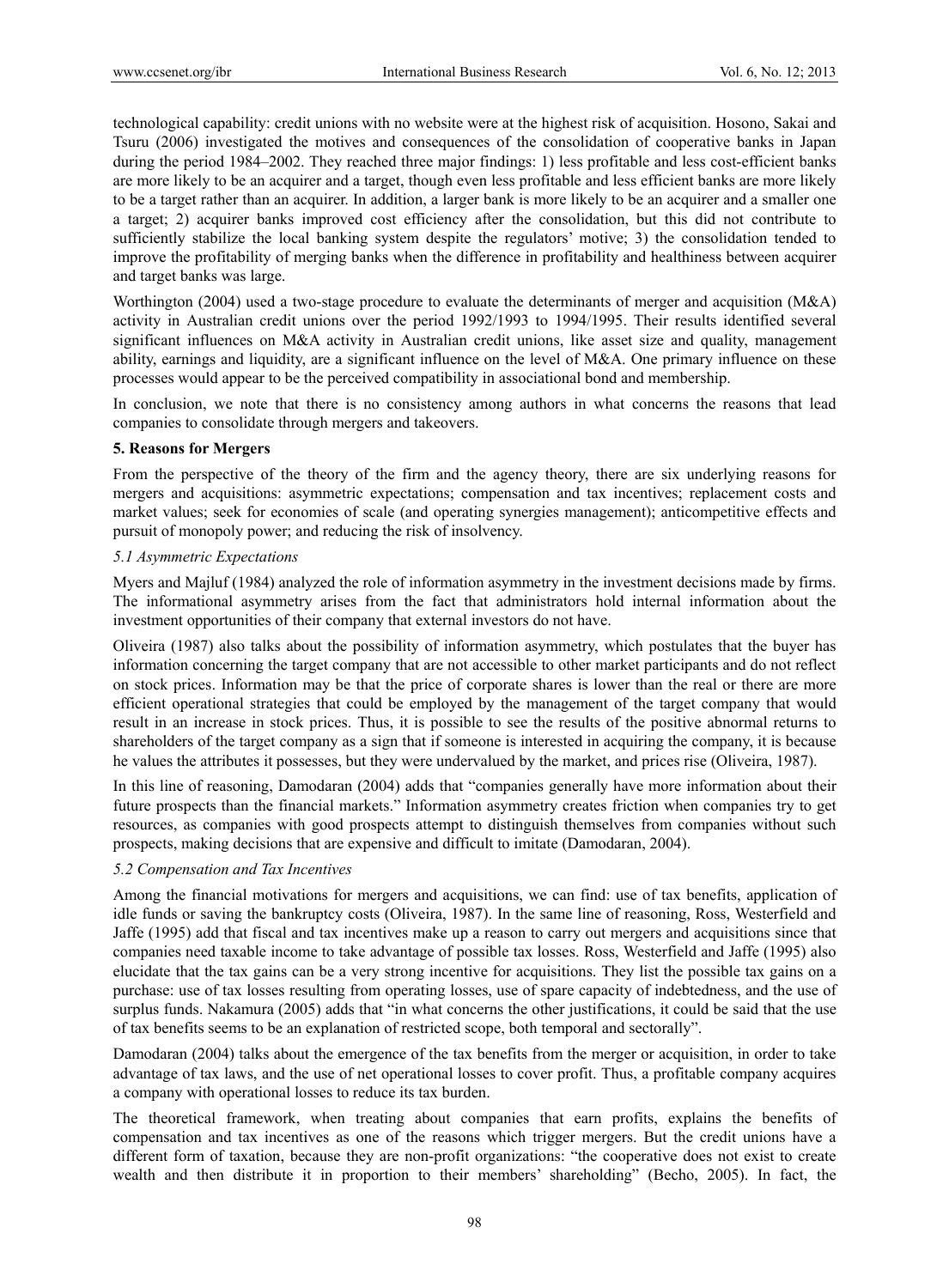cooperative plays the role of an economic increaser among the partners, becoming a facilitator in their contacts with society and with the market (Andrade & Neves, 2008).

# *5.3 Replacement Cost and Market Values*

To understand the motive "replacement costs and market values", we refer to Brealey and Myers (2006), for whom enterprises can cut costs and increase sales and profits by eliminating inefficiencies. That means that the cost of capital can be reduced from the moment when companies merge, since the cash flows combined are larger than when independent (Ross, Westerfield & Jaffe, 1995).

To identify an attractive acquiring, companies use Tobin's *q* as a measure of performance (and value). That ratio was validated as a variable of unquestionable usefulness in different applications in research on the areas of economics and finance, and has enabled a new understanding of phenomena very distinct from each other, such as dividend policy, capital structure and monopoly power of firms (Famá & Barros, 2000). Tobin's *q* is defined as the ratio between the market value of a company and the replacement value of its physical assets (Famá & Barros, 2000).

Ross, Westerfield and Jaffe (1995) teach that when two companies join the variation of their combined values tends to be less than that which would exist if they remained separate, and a reduction in the variability of the values may occur if there is a less than perfect correlation between the values of the two companies.

# *5.4 Seek for Economies of Scale (Operational and Managerial Synergies)*

Coase (1937) was the first scholar to identify synergy as a motive for a merger or acquisition; that occurs when the combined assets of two firms operating together create more value than the sum of each one operating alone. According to Weston and Brigham (2000), synergy is the condition in which, after a synergistic merger, the post-merging value exceeds the sum of the pre-merging values of the separate companies.

Oliveira (1987) points out several sources of gains to takeovers, like reduction of costs of production or distribution, which can occur by achieving economies of scale; vertical integration; adoption of more efficient production programs or access to more developed technologies; using existing management team; and asset purchases. All these motivations are often called synergy. He adds that some gains from acquisitions may be due to a combination of several factors which together produce synergies. Damodaran (2004) adds that the synergy "is the potential additional value of combining two companies; it is probably the logical basis most widely and erroneously used for mergers and acquisitions". For him, the synergy, as a motive for mergers and acquisitions, becomes a conflicting point; this is due to the difficulty of identifying its existence and, if it exists, to assess its value.

Ross, Westerfield and Jaffe (1995), based on the classification of additional cash flows, which explains the synergy, conclude that there are four basic categories of possible sources of synergy: increasing revenues, reducing costs, reducing taxes, and decreasing capital cost.

Damodaran (2004) divides synergies into 'operational' and 'financial'. He includes in operational synergies: economies of scale, greater pricing power, combination of different forces and higher growth in new and existing markets. Regarding financial synergies, he points out: combination of a company with cash reserves or cash surpluses, indebtedness capacity and tax benefits.

Oliveira (1987) argues that financial motives for the acquisition include: use of tax benefits, application of idle funds, and saving the bankruptcy costs. Thus, mergers may even increase the market power of the tenderers firms or eliminate administration inefficiencies of the company being acquired.

## *5.5 Anticompetitive Effects and Pursuit of Monopoly Power*

Mergers have often been accused of creating monopoly power. The hypothesis of seeking for market power means that companies that perform merger processes aim, usually, increase the prices of their products, benefiting themselves and other companies in the same industry (Oliveira, 1987).

According to Ross, Westerfield and Jaffe (1995), a company can acquire another to reduce competition. In that case, prices can be increased and monopoly profits can be obtained. For the authors, the empirical evidence does not indicate that the increase in market power is an important reason for mergers to occur.

Based on studies that analyzed the performance of stock prices of companies that underwent mergers, Stillman (1983) and Eckbo (1983) reject the hypothesis of market power. Researches show that rival firms do not benefit from higher prices and have no abnormal gains. However, Eckbo's study (1983) concluded that the rival firms of companies who made the merger have positive abnormal returns around the first public announcement.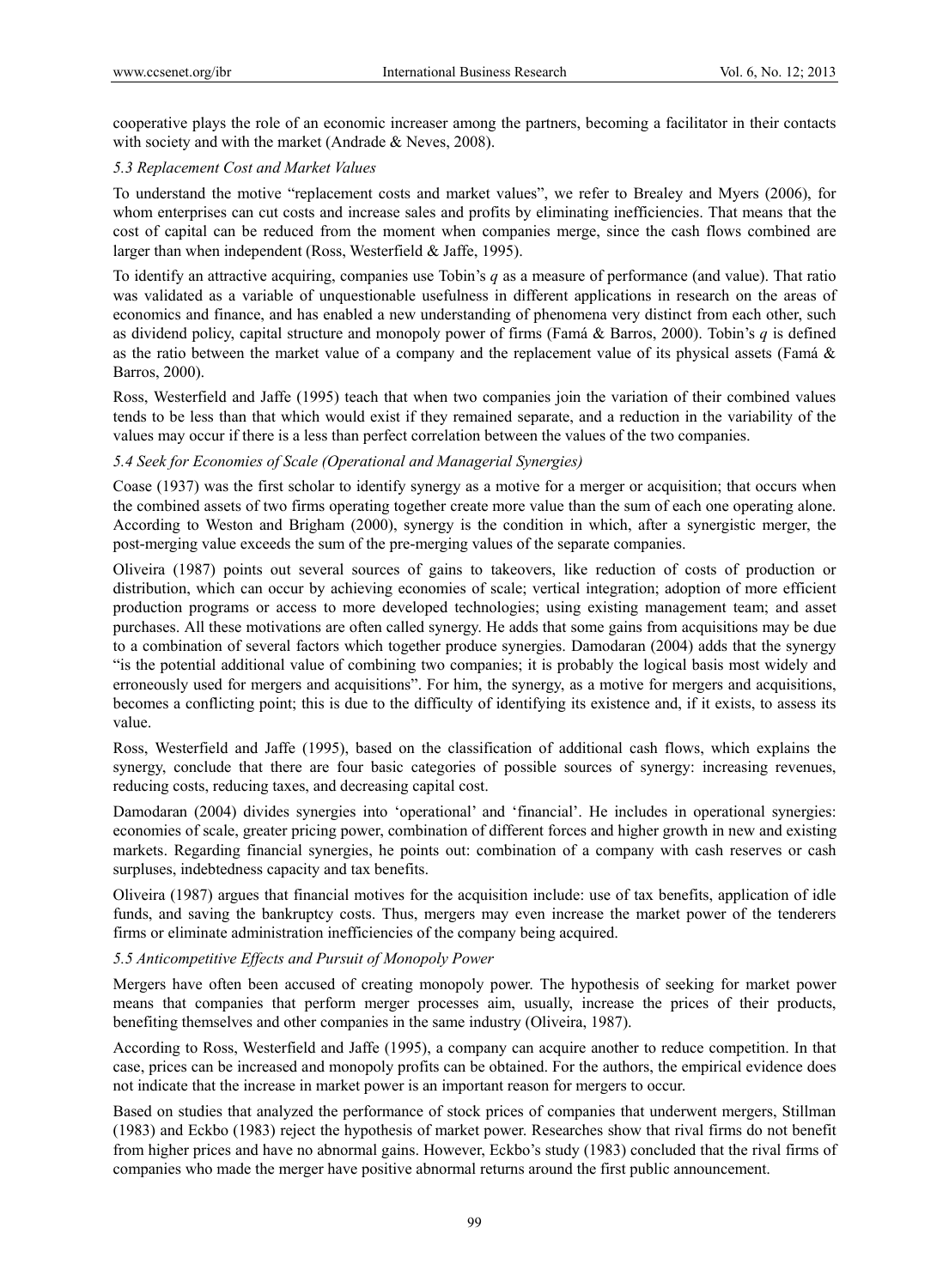In cases of legally challenged mergers, the hypothesis is that it could provide negative abnormal return for the rival firms, when the merger is challenged, because it would mean reducing the possibility of the realization of what presumably comes due to the generation of a greater market power. Eckbo (1983), however, finds positive but statistically insignificant results.

## *5.6 Reduction of the Risk of Insolvency*

When an organization realizes that it is headed for bankruptcy, for reasons inherent to bad conditions of their activity, such as the inability to pay its debts, it resorts to the sale of its assets to avoid further losses, and with the help of the acquiring company, to collect the individual assets into a single company. Hence a triggering motive for mergers and acquisitions arises: reduction of the risk of insolvency, which results from the merger of two or more firms with cash flows without perfect correlation.

According to Ross, Westerfield and Jaffe, in the merger of a company with bad debts with a company with no defaults, creditors may have access to the cash flows from both companies (Ross, Westerfield & Jaffe, 1995). The authors name "co-insurance effect" that mutual guarantee, which makes the debt less risky and more valuable than before. Still in the view of the authors, the effect of co-insurance allows some mergers increase the wealth of creditors by reducing the shareholder wealth.

Dennis and McConnell (1983), however, conclude that the hypothesis of co-insurance is only partially consistent because there is no statistical evidence that the common shareholders of acquiring companies lose or gain.

#### **6. Methodological Procedures**

In this study, we conducted a descriptive and qualitative research. It can also be classified as *ex-post facto*, because we investigated credit cooperatives associated to Central Credit Cooperatives of the State of Minas Gerais (Sicoob Cecremge), which have already gone through mergers.

Cecremge presented us 28 cases of mergers. We picked up four of them, based on the following criteria: accessibility to the cooperatives; success in their process of incorporation, as reported by Cecremge Internal Control Board; existence of a history of processes of merger; equity, and to be located in regions of commercial development. Two cooperatives were situated in the Metropolitan Region of Belo Horizonte, one in the city of Cataguases (in the Zona da Mata region of Minas Gerais), and two in the city of Pirapora, in Northern Minas Gerais.

The interviews were conducted with one director of each cooperative and the accountant of one of them, between April and June 2012. Data were also collected from documents provided by the companies (manuals and reports), and from the institutional websites, and additional information were obtained from the person indicated by the CEO. Those procedures contributed to the characterization of the cooperatives surveyed, allowing gathering information about each cooperative's mission and values, their structural and productive characteristics, the history behind their creation, the number of associates and the shareholders equity on the base date of 12/31/2011, which corresponded to the ultimate result on the basis of the financial statements. For the interviews analysis, we used the content analysis method, which focuses on testing hypotheses or questions and unraveling the content hidden behind the manifest content (Minayo, 1998).

#### **7. Results Presentation and Analysis**

To ensure the cooperatives confidentiality we identified them as Cooperative A, B, C and D. The respondents were identified by the codes A1, A2, B1, C1, D1 and D4.

# *7.1 Asymmetric Expectations*

In financial literature we observe a debate about asymmetry of information for investment decision of companies, which arises from the fact that the internal administrators possess information on the company's investment opportunities that the external investors do not have (Myers & Majluf, 1984). Cooperatives have no shares in the capital market, which means that this reason is not identified in their mergers processes.

Oliveira (1987) said that this reason postulates that the buyer has information about the shares of the target company that is not available to other market participants. Therefore, that does not reflect on stock prices. Thus, this can't be pointed out as a triggering factor for the realization of the processes surveyed. However, some respondents said they had used insider information to support the decision of merging:

The *sine qua non* condition was precisely the report of incorporation between the two cooperatives, a report determining the positive and negative points and the points that would need some precautionary mechanism so that there would be no future problems. [...] (A1)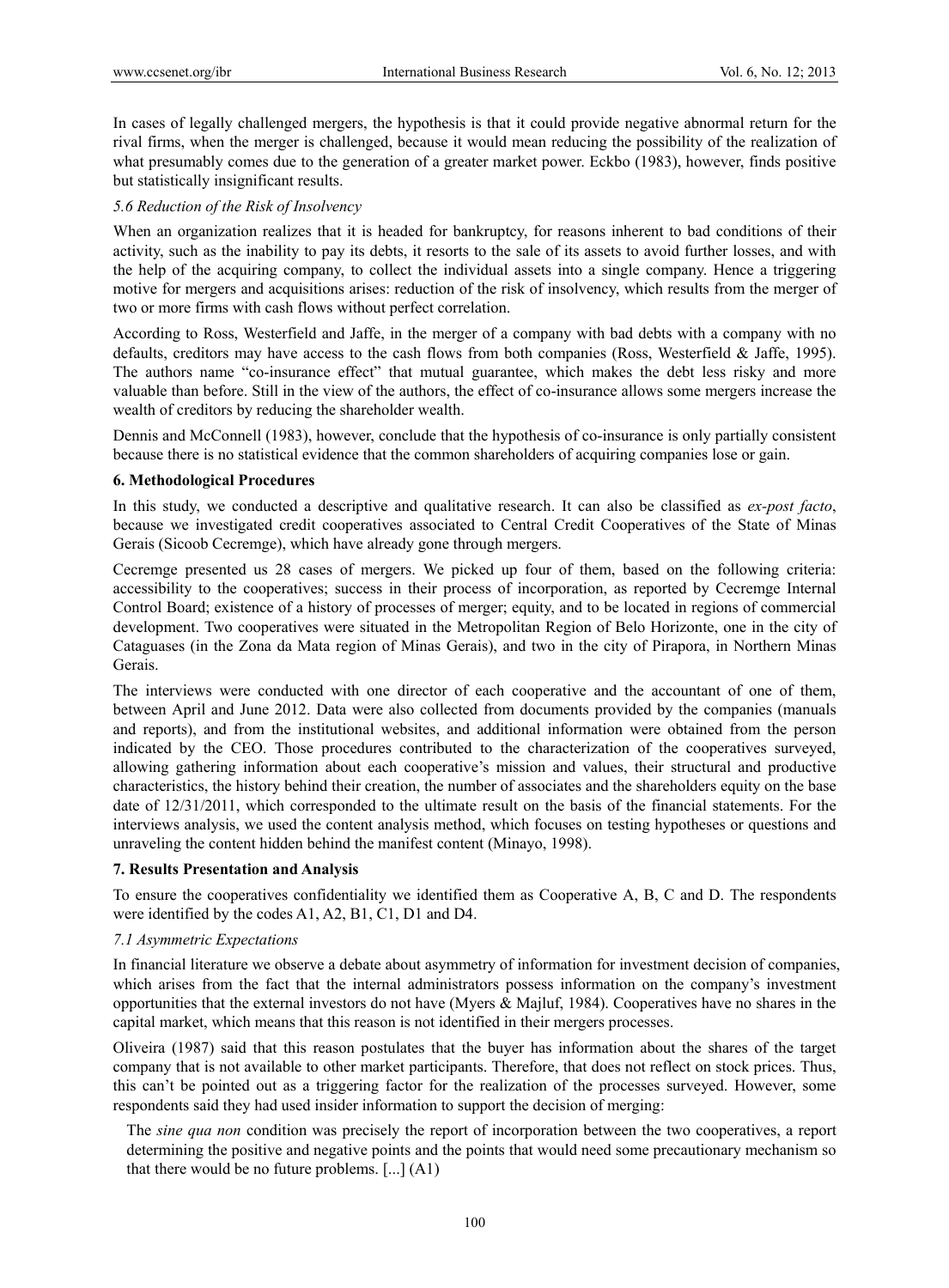In two other cooperatives, we also noticed the use of the information as a facilitator for the evolution of the merger:

We opened the balance sheets transparently, exchanging and analyzing information together. We passed information to them and they gave us information. […] In addition, the on-line monitoring of Cecremge helped to check the cooperative's main bottlenecks and the major positive points that cooperative had. […]. All that facilitated the first increase of information exchange about both parties [...]. (B1)

It was peaceful, because those reports, they were made to four hands, it was very transparent. They opened doors for us so that we could know the numbers, which I, for being at the time Coordinator of the Central Supervisory Board, already had access to the information. (C1)

In Cooperative C, however, the information was not significant for the merger. The respondent's report hinted that the process would go on anyway, regardless of the information incorporated, as follows:

The Credi… provided all the documentation, which Coop... didn't do. They did not provide all the documents. But there was a lot of pressure from Cecremge to accomplish this merger, because Coop… needed to be incorporated in face of its situation before the Central Bank, every day more worsened. (D1)

It appears that the data produced by the technical committees of both cooperatives contributed to support the decisions of the corporate boards both of the incorporated and of the incorporator to carry out the process of incorporation. The information was used to predict possible problems which could be brought by the merger, to identify the existence of problems and to map investment opportunities. Thus, the use of information had a crucial importance to the embedding.

#### *7.2 Compensations and Tax Incentives*

The available finance literature consulted for this study deals mostly with profit-aimed companies, where the benefits of compensation and tax incentives are stimuli to mergers. However, we should recall that cooperatives have a differentiation in their tax system, since they seek no profit (Becho, 2005), and so this topic should be treated taking that condition into consideration.

Regarding compensation and tax incentives, taken as one of the reasons for mergers and acquisitions, respondents reported that they did not obtain compensation or tax gains, as revealed by the findings in Cooperative A:

The tax aspect did not have a material effect, once the entire tax adjustment of each cooperative, it necessarily is included in the monthly income or incorporated into each cooperative's FATES (Social and Educational Technical Assistance Fund) or technically led to the debit retained earnings or expenses of each cooperative. (A1)

Thus, the findings in cases of mergers in credit unions challenge the reasoning of Damodaran (2004) that talks about the emergence of the tax benefits from the merger or acquisition, in order to take advantage of tax laws or of the use of net operating losses to cover profit. Thus, a profitable company would acquire a company with operating losses to reduce their tax burden. In Cooperatives C and D, the reports showed that there were no fiscal or tributary incentives in the processes. In Cooperative B, one of the respondents reported that there was a tributary gain. The incorporator cooperative benefited from a provision for payment of Service Tax of the merged one, recorded in its financial statements as an obligation to the Treasury, as it appears below:

We observed that the cooperative incorporated had a (more than necessary) provision for the service tax. This value was related to the service tax payment and it was not due. So, we negotiated with the municipal governments of Santa Bárbara and Barão de Cocais and we greatly reduced it. (B1)

#### *7.3 Replacement of Cost and Market Values*

The literature points out to the possibility of replacement costs and market values (also known as "cost of capital") work as a triggering factor for the completion of the merger and/or takeover. In studies of Brealey and Myers (2006), the discussion turns to replacement costs and market values, to signal that, from the moment firms undertake mergers and/or acquisitions, they seek to cut costs and increase sales and profits by eliminating inefficiencies. In the view of Ross, Westerfield and Jaffe (1995), "the cost of capital can often be reduced when two companies merge because the costs of issuance of securities are subject to economies of scale".

In the cases under study we identified that the incorporated cooperatives showed problems caused precisely by their inefficiency in managing business costs. That deficiency had opened the opportunity to propose the merger, as can be seen in the following statement: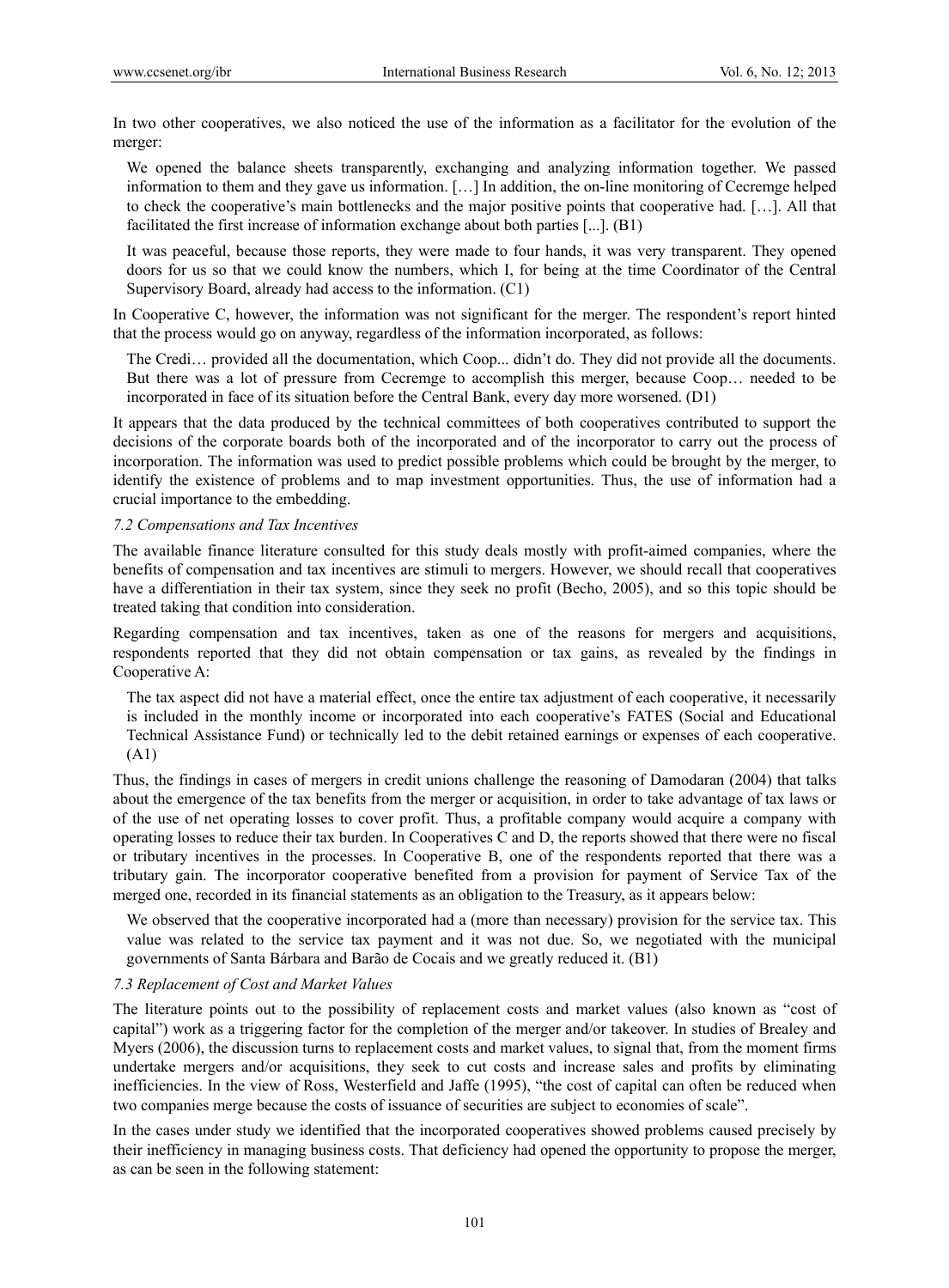At the time of incorporation, […] it needed to increase the working capital because, with the amount of members it kept and the administrative cost it had, it was not enough to cover their outcome. It worked with a negative financial leverage, with a very low contribution margin, which was insufficient to cover their administrative costs. It had two alternatives: to leverage its equity structure or incorporate with another cooperative that had almost the same affinity. (A1)

The respondent's speech shows that the chances of reversing the corporate economic and financial situation were small, due to the existence of high administrative costs, and that to reverse the situation would require time. The merger became the fastest and most effective solution. In this regard, we extracted an excerpt from the Cooperative B interview:

It had sought to market a manager, twice; a manager experienced in the market, but could not succeed with respect to scale. Given the difficulty of increasing the capital base and depending on results not providing return; then, given the difficulty of capital contribution and the difficulty of the result, they saw that they had no alternative. (B1)

In Cooperative C, the interviewed said that it wasn't having satisfactory results, for a cooperative located in a prime spot and with great growth prospects, as we can see in the respondent reports:

The cooperative had to take ownership of a loan management problem, unable to recover. At the request of the Central Bank and of the Central own audit, those credit transactions had to be treated as a loss. That had an impact on shareholders' equity, but the cooperative did not have very good results, although it did not have a lot of damage either. It showed small positive results, but it showed them. (C1)

In cooperative D, what is striking is the reversal of roles early in the process. The incorporator became the incorporated, due to the negative financial situation it had at the incorporation time. The numbers presented by the incorporated one fitted in the risk levels of the Central Cooperative and of the Central Bank, as we see in the following excerpt:

So it was almost a requirement by the Central Bank that Coop ... would be incorporated; it could not afford to be the incorporator due to the problems it was having. So we got a deal, and we turn out to be the incorporator. (D1)

#### *7.4 Seek for Economies of Scale (Operational and Managerial Synergies)*

The theory that deals with the motives that lead to mergers and acquisitions includes seeking economies of scale (operational and managerial synergies). We identified this motive in Cooperative A:

[...] The motivation that led us to this was really to gain scale. With it, the cooperative was able to increase its customer base, the volume of sales, the turnover, the amount of funding, and the volume of capitalization. (A1)

When referring to economies of scale, the discussion leads to the theoretical literature that concerns also to the discussion about operational and managerial synergies. Oliveira (1987) says that achieving economies of scale can be considered as one of the 'motives' translated by the term 'synergy'.

There was 'synergy' in the merger process of Cooperative A, due to the combination of interests between parties, since, at the same time, the incorporator aimed to increase its operations, and the incorporated started to have greater growth prospects. As seen above, the incorporator believed there would be a growing number of members, an increasing volume of funding and sales (financial results). From the moment, Respondent A2 reported the interest of the incorporator in starting to work in Montes Claros, a city that had only the incorporated cooperative (formed by the workers of a higher education institution), it suggests that the cooperative was benefited by the potential new products, services, etc. In the context of Cooperative B, the respondent made it clear that the main reason for the merger process was gaining scale:

Gain scale, mainly. We had a limited area and we have to understand the following: in order to be attractive to our members, we had to have scale, covering our fixed costs and to be able to have a better condition even better for our members. So it was mainly due to the scale, to gain scale, the main reason of the merger. (B1)

In Cooperative C, this motive was not so visible in the respondent's verbalization. But he said that the incorporator had assessed the positive aspects that the process would add to the incorporator. Some points mentioned in the interview are related to operational synergies:

[..] The cooperative has grown enormously. […] We had a smashing assets growth, where, in one year, we went from a net worth of R\$ 6,000,000.00 and increased to R\$ 12,000,000.00. Anyway, gains were very impressive, and a permanent and continued growth. (C1)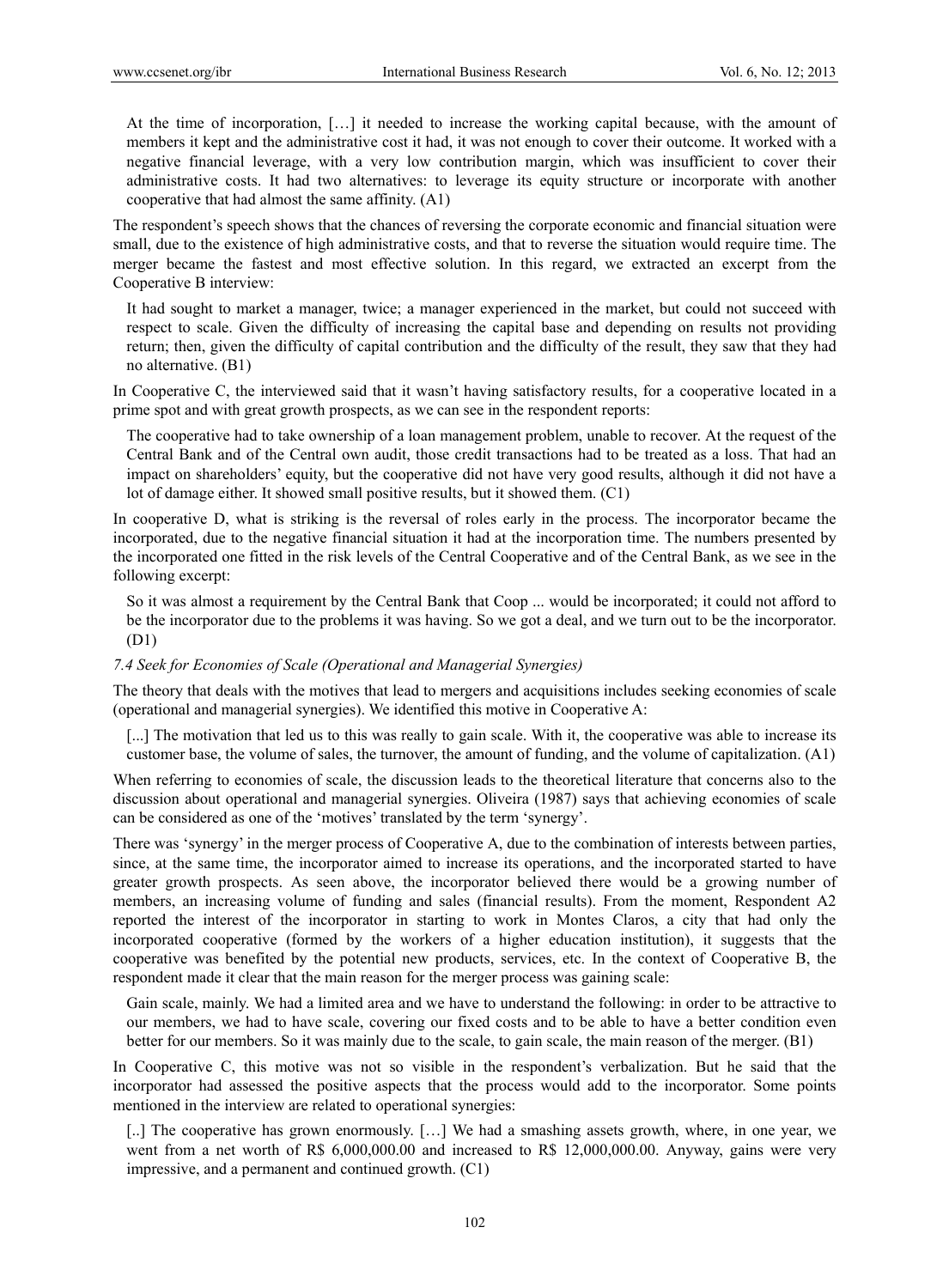We can see the existence of synergy in the speech of one of the respondents in Cooperative D:

It was precisely by the perspective of economies of scale that we made a study here. We found out that we have a long way to go in the three major cities in which we have agency. (D1)

Ross, Westerfield and Jaffe (1995) explain that there are four basic categories of possible sources of "synergy": increasing revenues, reducing costs, lower taxes and decreasing the cost of capital. In the cases studied, we observed that increasing revenues and reducing costs were actually considered to support the incorporation process. Tax cuts and decrease of capital costs were treated separately in this research, because they are considered reasons for mergers and acquisitions. Thus, there is a theoretical framework aimed at these two points.

## *7.5 Anticompetitive Effects and Pursuit of Monopoly Power*

Despite being regarded as one of the factors for mergers and acquisitions in the financial literature, the anticompetitive effects and the pursuit of monopoly power do not present empirical evidence of being an important reason for the occurrence of fusions (Ross, Westerfield  $&$  Jaffe, 1995).

We investigate this in the respondents' answers. They were unanimous to declare that this was not an important factor. Instead, we identified a concern to the strengthening of the cooperative system, because if the cooperative incorporated had not had the chance to carry out the process, the backlash could influence other cooperatives in the system. It seems that there was an alliance between these cooperatives, because the respondents reported that the incorporation process exceeded the expectations of turning into just a "business" and became a deal with reciprocal links between the cooperatives involved:

They first looked for us because of the good relationship that we have with the CFO of the time. As I said initially, we study together on a project in Pedro Leopoldo, in a course on cooperatives and we went there together every fortnight to study. So, we had an exchange of information, a mutual help among us. We all worked together and we made a very solid friendship. That facilitated the process. (B1)

One of the findings that draw attention concerns the declaration of an interviewee who reported his concern, at the time, with the situation of the incorporated cooperative. There was, in fact, a harmony of interests, and not a seeking for competitive practices. We recall that Oliveira said that mergers are often accused of seeking monopoly power, which would allow them to increase prices and benefit their own industry (Oliveira, 1987). Oliveira (1987)'s statement can be attributed to mergers and acquisitions between ordinary companies. However, it does not apply to cooperatives, because they pursuit the strengthening the system as a whole. Ordinary companies are always looking for the increase in their competitiveness, and thus they can acquire another company in order to reduce competition. In this regard, we quote a verbalization of the respondent of Cooperative C:

For the incorporator there was no downside. […] We preserved the cooperative system, with the image of strength that has always been touted by us. Also, we had a resounding growth one year after the merger, because we were able to do a good job in the commercial area of Ubá and region, and we were able to add many new members. (C1)

#### *7.6 Reduction of Insolvency Risk*

As Kim and McConnell (1977) said, the aim to reducing the risk of insolvency is a triggering factor of the merger process. These authors reported that the possibility of failure is reduced by the combination of businesses, and concluded that the organizations they analyzed had made, after the incorporation process, a greater use of financial leverage.

In Cooperative A, as respondent A1 said, the incorporated cooperative was having problems:

The incorporated cooperative, the Coop..., came with economic and financial results slightly short of its actual need and its proper structuring of costs […] that was the reason that led to the process. (A1)

Ross, Westerfield and Jaffe (1995) point out that the merger of a defaulted company with a company with no defaults enables creditors to have access to both companies' cash flows. The default situation signaled by Ross, Westerfield and Jaffe (1995) occurs when the company is excessively leveraged and strong with the presence of costly capital. Thus, a merger also means diversification of risk. In the specific case of cooperatives, the members of the incorporated cooperative will have a wider access to credit sources due to the synergy of the merger, and to the increase of the Referential Equity, as they are configured as clients, suppliers and partners at the same time. However, from the moment a cooperative has losses, these are prorated between all partners, due to the responsibility with regard to both the losses presented in their balance sheets as to the commitments made with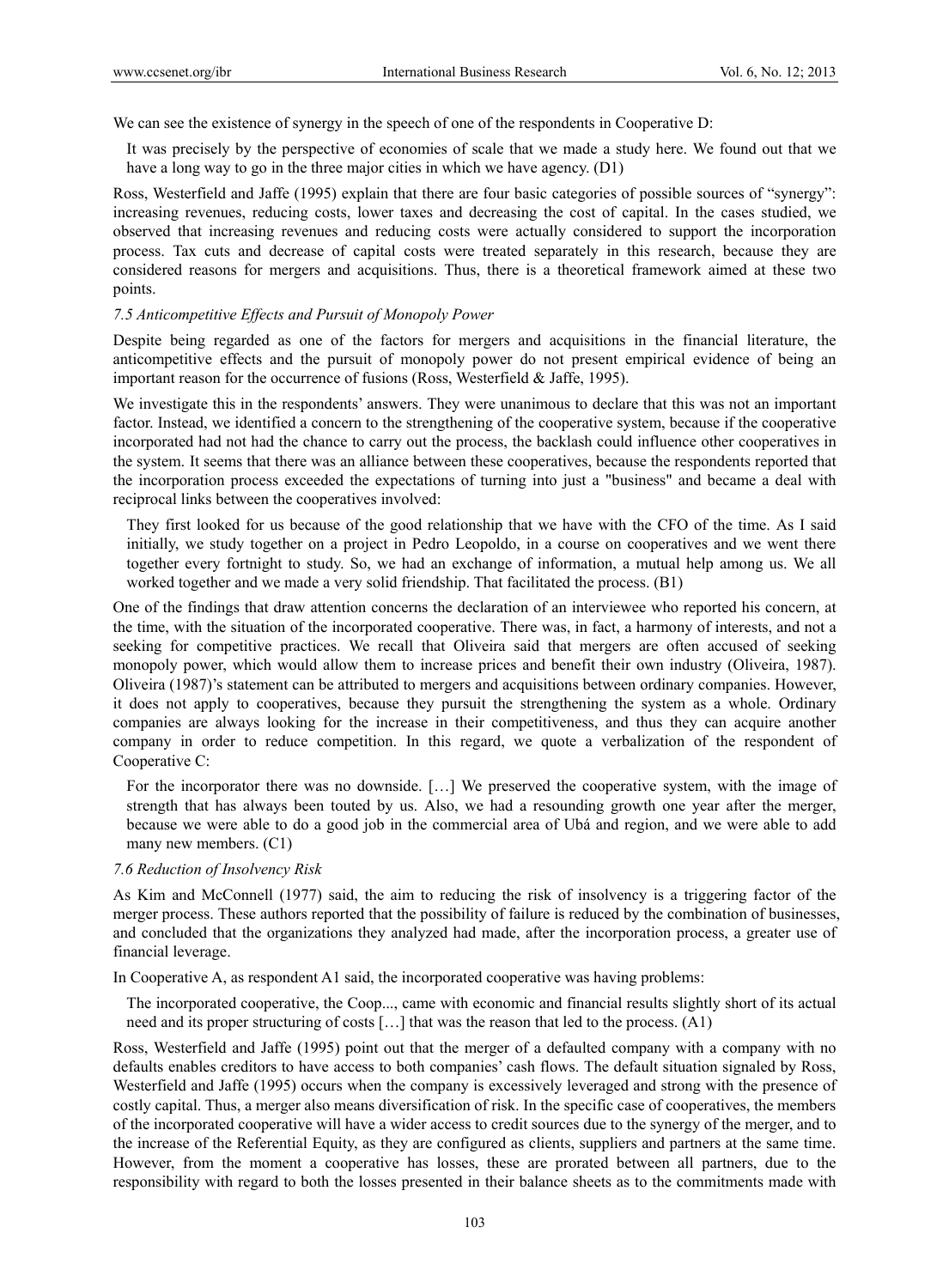third parties, on the basis of Clause 80 of Law 5.764/71. Regarding Cooperative B, we identified that the incorporated was having negative results (and this fact often entails the extinction of the cooperative). Before this could happen, it chose the incorporation process:

The incorporated company had a small active, around three million; and with small and even negative results, but it had a little Referential Equity (PR); it had a limit, a volume of operations very low, far below the maximum volume of operations per member. (B1)

Cooperative C had negative results at the time, due to provisions related to loans. We repeat C1's statement:

The cooperative had to take ownership of a loan management problem, which it was unable to recover. At the request of the Central Bank and of the Central own audit, those credit transactions had to be treated as a loss. That caused an impact on the equity. (C1)

With respect to the incorporation of Cooperative D, irregularities were found. It was necessary to apportion the damages to their members, as the interviewee declares:

After the merger, we discovered a fraud, a scam that reached around two million and five hundred, so we had to rectify that. (D1)

Thus, the reason 'reduction of the risk of insolvency' was not identified as a triggering factor in this process.

#### **8. Final Considerations**

This study investigated the reasons for the mergers undertaken in four credit unions belonging to the Central Cooperative of Minas Gerais (Sicoob Cecremge), trying to check if the underlying reasons arising from the theory of the firm and the agency theory could be identified in credit unions mergers processes. Cooperatives have unique characteristics, such as their organizational form. Then, this study aims to contribute for a better understanding of the processes of mergers, and, perhaps, for the review of organizational processes that may, in fact, optimize future processes of mergers and improve the expansion of these processes in Brazil.

We developed a descriptive, qualitative study, based on a multiple-case study, and we used the method of interview for the collection of the data, which then were treated in the light of the content analysis. Were also used direct observation and document analysis.

The units of analysis of the chosen segment comprised four cooperatives of credit that have undergone processes of mergers from 2008 to 2011. The research subjects were managers and employees who participated directly in the process, sometimes in the actual negotiations, or in the financial and economic reporting to the boards, and totaled six subjects.

The central focus of the research was to identify, at each credit union researched, the reasons that led to the incorporation, and relate them to the reasons listed in the theoretical framework of the theory of the firm and the agency theory: asymmetric expectations, compensation and tax incentives, replacement costs and market values, seeking for economies of scale (operational and managerial synergies), the anticompetitive effects and pursuit of monopoly power, and the reduction of the risk of insolvency.

Credit unions do not have shares in the capital market, and then asymmetric expectations do not apply in its entirety. However, we observed that insider information were used to attain the decision to merge and the initial information obtained by those involved in the negotiations were crucial to the evolution of the processes.

The replacement cost and market value, or cost of capital, was identified as a factor in three cooperatives. In the remaining one, the incorporator became incorporate. Compensation and tax incentive, anticompetitive effects and search of monopoly power were not motivating factors, but we found search of economies of scales as a motive in all cooperatives studied.

So, compensation and tax incentives, anticompetitive effects and the pursuit of monopoly power have not motivated the decision for the merger, but we found the pursuit of economies of scale as a factor that led to the completion of the merger in all four cases. Finally, we identified also reducing of risk of insolvency as a motive to merger.

Considering the stimulating results we got, we suggest the carrying out of another study to specifically focus the influence of each part listed as an underlying reason for merger in the theory of the firm and in the agency theory. We suggest it to be based on a quantitative work, and precisely dedicated to demonstrate, through indexes applied to the financial statements, if mergers result in an actual improvement in the cooperatives' financial terms.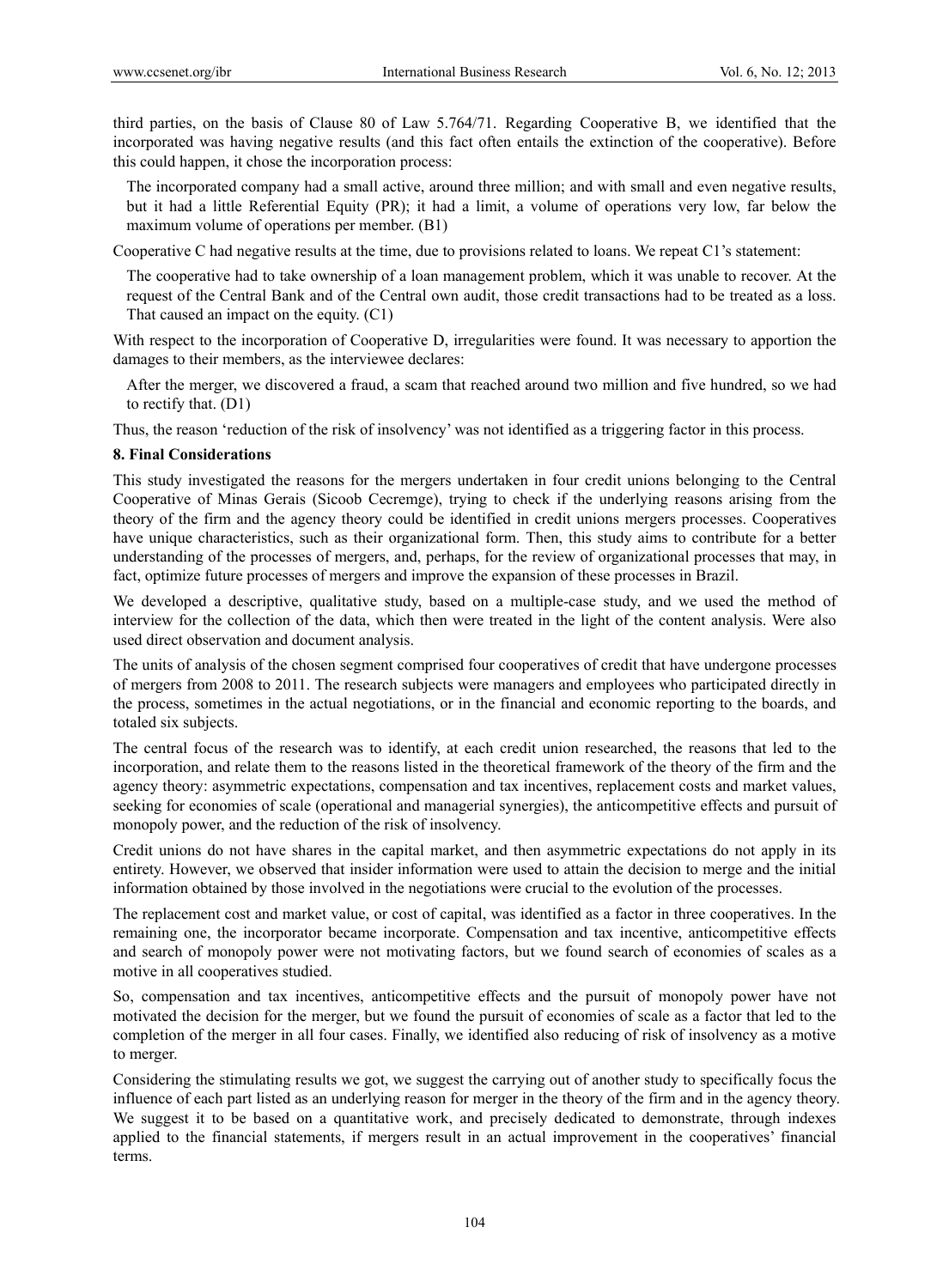#### **Acknowledge**

The authors wish to thank FAPEMIG (Fundação de Amparo à Pesquisa do Estado de Minas Gerais—Research Support Foundation of the State of Minas Gerais) for research funding, as well as the Fellows of Scientific Initiation Christian Moisés Tomaz and Natália Xavier Bueno.

#### **References**

Alchian, A., & Demsetz, H. (1972). Production, information costs, and economic organization. *The American Economic Review, 62*(5), 777–795.

Andrade, A., & Rossetti, J. P. (2009). São Paulo: Atlas.

- Andrade, H. C., & Neves, M. C. R. (2008). Cooperativismo e tributação: um estudo do ramo agropecuário brasileiro. *Revista de Contabilidade e Organizações, 2*(4), 90–106. http://dx.doi.org/10.11606/rco.v2i4.34723
- Becho, R. L. (2005). *Tributação das cooperativas.* São Paulo: Dialética.
- Borges, C. E. A. (2009). *Mudança na percepção de valor em cooperativas de crédito pós-aglutinação: um estudo de caso.* Master's Thesis, FEAD, Belo Horizonte, MG, Brazil.
- Braga, C. F. (2000). *Cooperativismo noções.* [s.l.], [s. n.].
- Brealey, A. R., & Myers, S. C. (2006). *Finanças corporativas: investimento de capital e avaliação*. Porto Alegre: Bookman.
- Camara, G. A. N. (2007). *Fusões e aquisições: análise do desempenho, da performance e da competitividade: estudo de caso do sistema Usiminas.* Master Dissertation, CEPEAD, UFMG, Belo Horizonte, MG, Brazil.
- Camargos, M. A. (2008). *Fusões e aquisições de empresas brasileiras: criação de valor, retorno, sinergias e risco.* Doctoral Dissertation, CEPEAD, UFMG, Belo Horizonte, MG, Brazil.
- Camargos, M. A., & Barbosa, F. V. (2003). Fusões, aquisições e takeovers: um levantamento teórico dos motivos, hipóteses testáveis e evidências empíricas. *Caderno de Pesquisas em Administração*, *10*(2), 17–38. São Paulo.
- Camargos, M. A., & Camargos, M. C. S. (2010). Análise da Produção Científica sobre Fusões e Aquisições na literatura Nacional. *ENCONTRO DA ASSOCIAÇÃO NACIONAL DE PÓS GRADUAÇÃO E PESQUISA EM ADMINISTRAÇÃO*. Rio de Janeiro, RJ, Brasil, 34.
- Cano, M. (2002). *O recente processo de fusões e aquisições na economia brasileira*. Master's Thesis, Unicamp, Campinas, SP, Brasil.
- Coase, R. H. (1937). The nature of the firm. *Economica*, *4*(16), 386–405. http://dx.doi.org/10.1111/j.1468-0335.1937.tb00002.x
- Damodaran, A. (2004). *Finanças corporativas: teoria e prática.* Porto Alegre: Bookman.
- Dennis, D., & McConnell, J. J. (1983). *Corporate merger and security holder returns: tests of the investment hypothesis, the incentive hypothesis, and the co-insurance hypothesis.* Texas: A e M or Purdue.
- Eckbo, E. B. (1983). Horizontal mergers, collusion, and stockholder wealth. *Journal of Financial Economics, 11*, 241–273. http://dx.doi.org/10.1016/0304-405X(83)90013-2
- Famá, R., & Barros, L. A. (2000). Q de Tobin e seu uso em finanças: aspectos metodológicos e conceituais. *Caderno de Pesquisas em Administração USP, 7*(4), 27–43.
- Firth, M. (1980). Takeovers shareholders returns, and the theory of the firm. *The quarterly review of economics and finance, Champaign, 94*(2), 235–260.
- Gilpatrick, K. (2007). Coming together. *Credit Union Management*, *October*, 22–26.
- Goddard, J., McKillop, D., & Wilson, J. O. S. (2009). Which Credit Unions are Acquired? *Journal of Financial Services Research*, *36*(2–3), 231–252. http://dx.doi.org/10.1007/s10693-009-0055-x
- Hosono, K., Sakai, K., & Tsuru, K. (2006). Consolidation of cooperative banks (Shinkin) in Japan: motives and consequences. *RIETI Discussion Paper Series 06-E-034*. Tokyo, Japan: Rieti.
- Jensen, M. C., & Meckling, W. H. (1976). Theory of the firm: managerial behavior agency, costs and ownership structure. *Journal of Financial Economics, 3*(4), 305–360. http://dx.doi.org/10.1016/0304-405X(76)90026-X